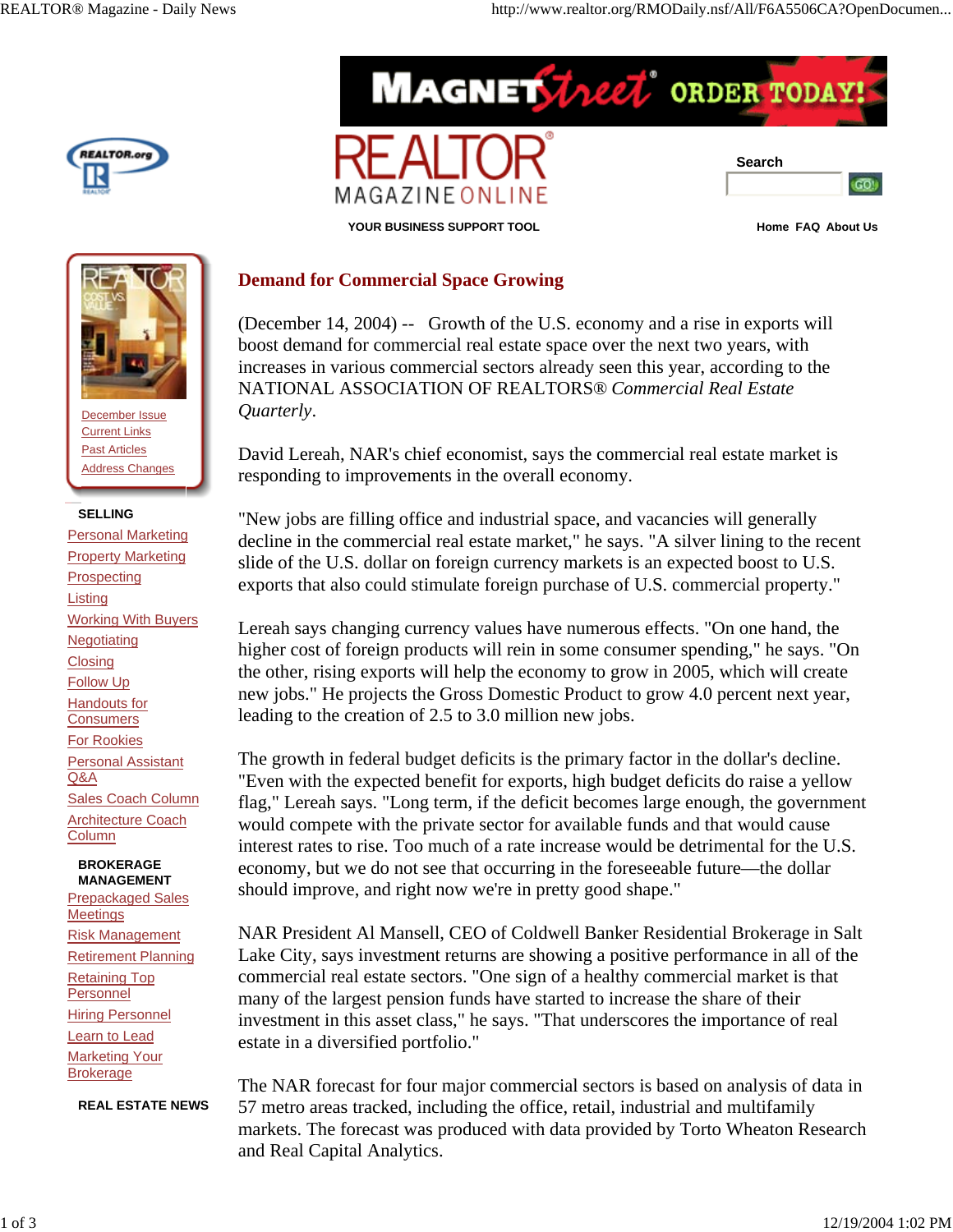Industry News Regional News Commercial News

## **TECHNOLOGY**

Ask Mr. Internet Tech Watch Internet Q&A Software Q&A Wireless/ Communication Q&A Hardware Q&A

## **GENERAL INFORMATION**

Advertise With Us 2005 Editorial **Calendar Subscriptions Reprints** About Us Our Partners REALTOR.org

Net absorption of office space, which includes leasing of new space coming on the market as well as space in existing properties, is performing exceptionally well. With a decline in sublet and unused space, net absorption will nearly triple to 55.9 million square feet this year in contrast with only 20.0 million in 2003. An additional 50.4 million square feet are expected to be absorbed in 2005, with 59.7 million in 2006.

Office vacancy rates in the 57 markets tracked are likely to decline to 15.3 percent in 2005 and 14.1 percent in 2006 from 16.2 percent this year. Office rents for 2004 will be up about 1.0 percent, and then should rise 2.8 percent next year and another 3.3 percent in 2006.

In the retail sector, net absorption in the 57 metro areas tracked is estimated at 27.5 million square feet in 2004, more than double the 11.8 million last year; 33.6 million square feet are forecast for 2005 with 27.0 million in 2006. The most popular retail properties for investors are centers anchored by a grocery store.

The average vacancy rate for retail space should be 7.5 percent this year, down from 8.1 percent in 2003. Vacancies are projected at 6.8 percent next year and 7.5 percent in 2006. Retail rent growth is seen at 3.3 percent this year, with a rise of 4.4 percent in 2005 and 3.6 percent in 2006.

The industrial market varies greatly around the country but is experiencing a level of net absorption not seen since 2000, much of it build-to-suit, forecast at 144.4 million square feet in 2004 in the 57 markets tracked, up greatly from only 16.5 million last year. Net absorption should be at 110.5 million square feet next year and 132.1 million in 2006.

The national vacancy rate is expected to decline to 11.0 percent this year from 11.6 percent in 2003, with projections for 11.1 percent next year and 10.8 percent in 2006. After slipping 0.7 percent this year, industrial rents are projected to rise 0.6 percent in 2005 and another 1.7 percent in 2006.

The apartment rental market—multifamily housing—should experience a net absorption of 243,400 units in the 57 markets tracked this year, up from 159,400 in 2003. Net absorption is projected at 226,700 in 2005 and 225,900 in 2006. The average vacancy rate should rise to 6.8 percent this year from 6.4 percent in 2003, and is projected to drop to 6.6 percent in 2005 and 6.2 percent in 2006. Average rent is forecast to rise 1.3 percent for 2004, 1.8 percent in 2005 and 2.6 percent in 2006.

The *Commercial Real Estate Quarterly* is published by the NAR Research Division for the REALTORS® Commercial Alliance (RCA). The RCA, formed by NAR in 1999, serves the needs of the commercial market and the commercial constituency within NAR, including commercial members; commercial committees, subcommittees and forums; commercial real estate boards and structures; and NAR affiliate organizations.

These organizations include the CCIM Institute, the Institute of Real Estate Management, the REALTORS® Land Institute, the Society of Industrial and Office REALTORS®, and the Counselors of Real Estate. The RCA also provides